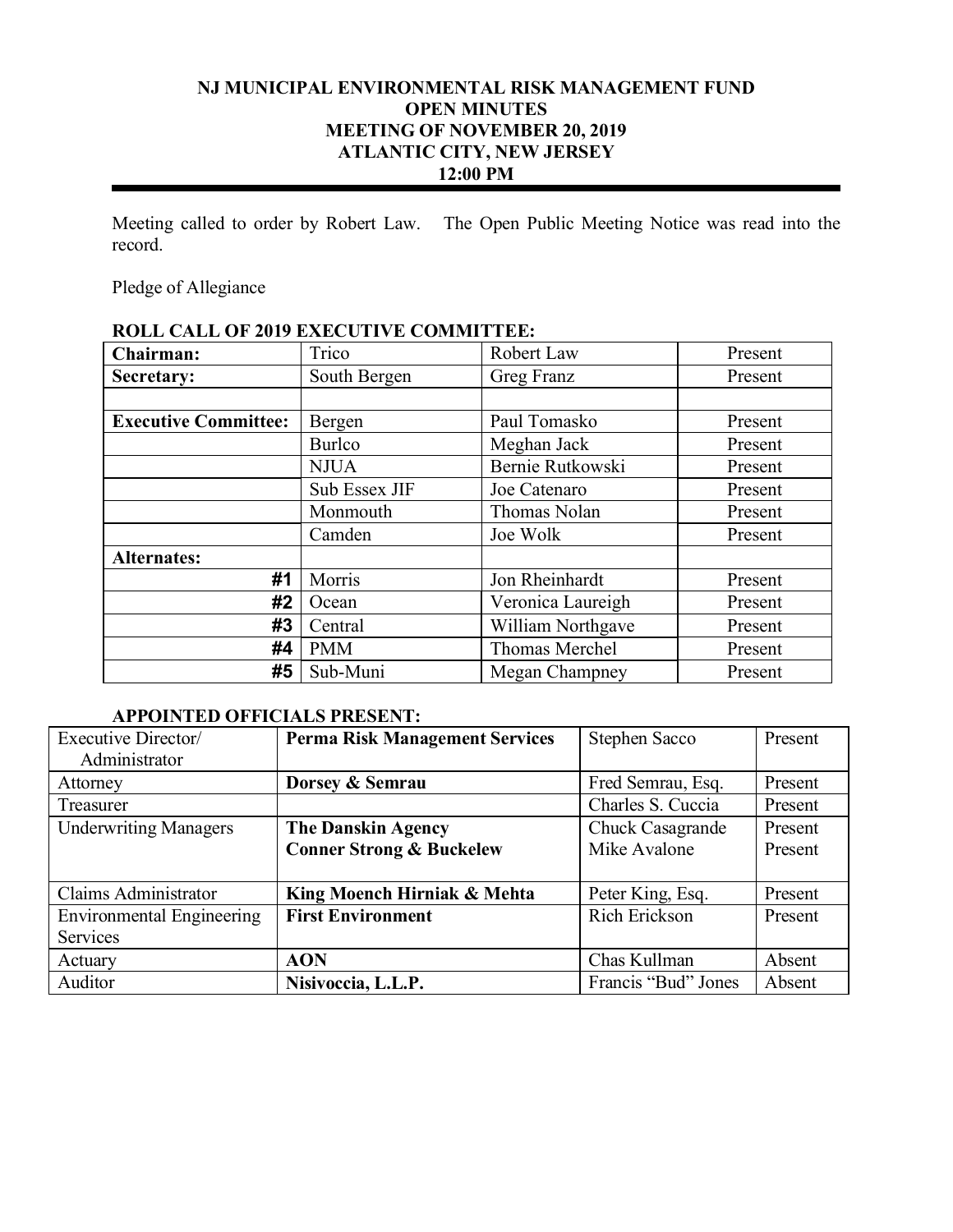#### **OTHERS PRESENT:**

David Grubb, PERMA Joseph Hrubash, PERMA Cate Kiernan, PERMA Brad Stokes, PERMA Jason Thorpe, PERMA Tracy Lopez, PERMA Paul Forlenza, AJG Paul Miola, AJG Ezio Altamura, GJEM Frank Covelli, P.I.A. John Casagrande, Danskin Insurance Agency Alison Kelly, Danskin Insurance Agency Eric Bause, The Actuarial Advantage Paul Shives, J.A. Montgomery Sue Sharpe, Dorsey & Semrau

# **APPROVAL OF MINUTES**: October 16, 2019

#### **MOTION TO APPROVE OPEN & CLOSED MINUTES OF OCTOBER 16, 2019**

| <b>MOTION:</b> | <b>Commissioner Catenaro</b>    |
|----------------|---------------------------------|
| <b>SECOND:</b> | <b>Commissioner Champney</b>    |
| <b>VOTE:</b>   | 12 ayes, 0 nays, 1 abstention - |
|                | Commissioner Laureigh           |

#### **CORRESPONDENCE :**

None

#### **TREASURER**

Mr. Cuccia presented his report and Resolution Nos. 29-19 and 30-19 approving the November Bill List and Dividend List as follows:

#### **RESOLUTION 29-19 - NOVEMBER BILL LIST**

| <b>FUND YEAR AMOUNT</b> |              |
|-------------------------|--------------|
| 2019                    | \$120,682.90 |
| Total                   | \$120,682.90 |

#### **RESOLUTION 30-19 - DIVIDEND LIST**

| <b>FUND YEAR AMOUNT</b> |                |
|-------------------------|----------------|
| 1998                    | \$1,999,999.00 |
| Total                   | \$1,999,999.00 |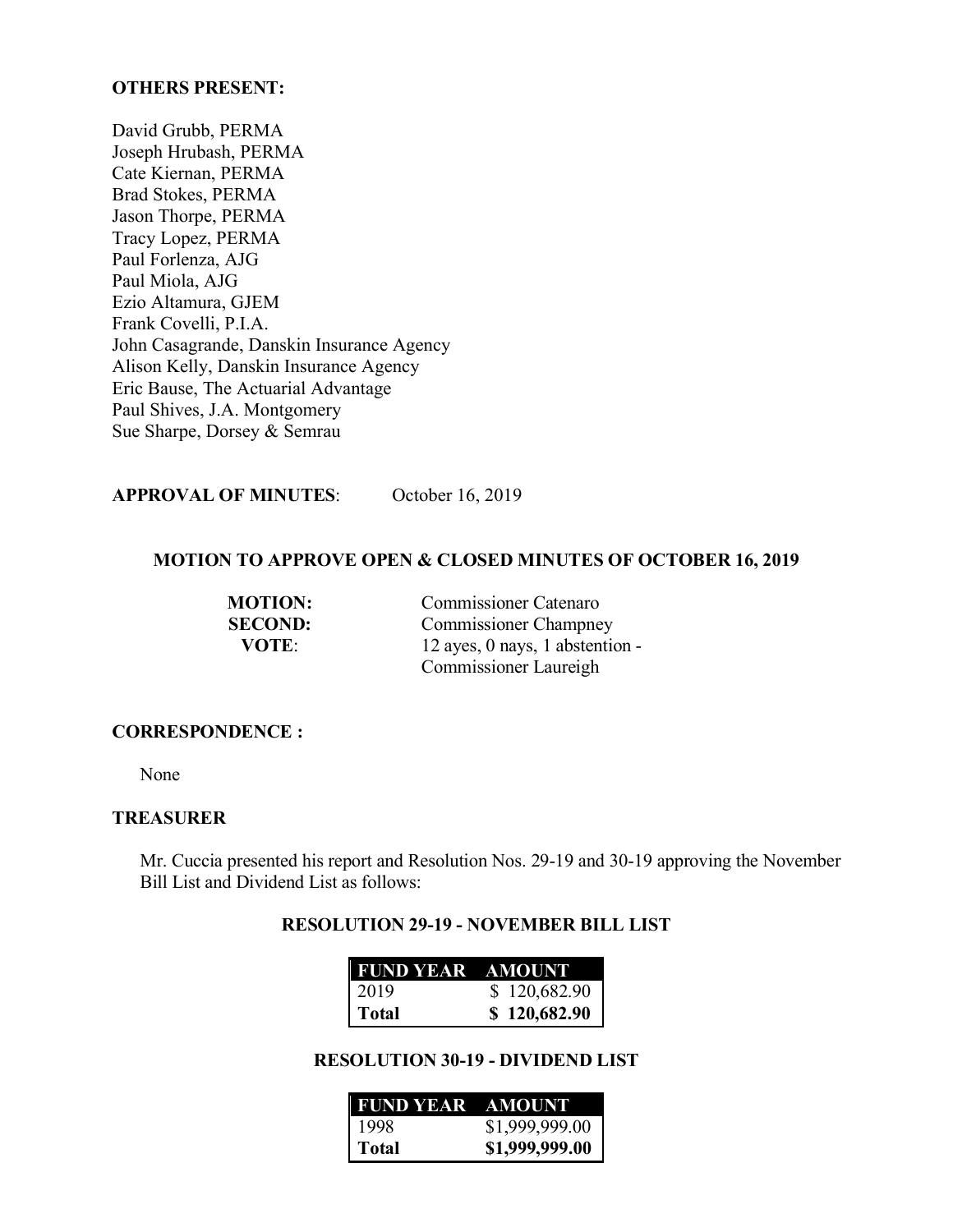#### **MOTION TO APPROVE PAYMENT OF BILLS - RESOLUTION NOS. 29-19 and 30-19**

| <b>MOTION:</b>         | Commissioner Laureigh |
|------------------------|-----------------------|
| <b>SECOND:</b>         | Commissioner Wolk     |
| <b>ROLL CALL VOTE:</b> | <i>Unanimous</i>      |

#### **EXECUTIVE DIRECTOR/ADMINISTRATOR:**

Mr. Sacco began his report by thanking Chairman Law for serving as the E-JIF Chairman in 2019.

**COVERAGE COMMITTEE MEETING –** Mr. Sacco reported that the E-JIF Coverage Committee met just prior to the Executive Committee meeting and a verbal report would during the Underwriting Manager's report.

**2020 FUND REORGANIZATION SCHEDULE –** Mr. Sacco said it would be appropriate for the Fund to schedule the Reorganization meeting for 2020. He noted that the E-JIF, MEL, and RCF will all be moving their meetings to Monday, January 6, 2020.

> **MOTION TO SCHEDULE THE 2020 REORGANIZATION MEETING FOR THE E-JIF ON MONDAY, JANUARY 6, 2020 AT 10:50 AM AT THE FORSGATE COUNTRY CLUB AND ADVERTISE SAME IN ACCORDANCE WITH THE OPEN PUBLIC MEETINGS ACT.**

| <b>MOTION:</b>         | Commissioner Jack            |
|------------------------|------------------------------|
| <b>SECOND:</b>         | <b>Commissioner Champney</b> |
| <b>ROLL CALL VOTE:</b> | <i>Unanimous</i>             |

**NOMINATING COMMITTEE –** Mr. Sacco reported that the Nominating Committee will be meeting via teleconference prior to the January 6, 2020 reorganization meeting. He noted that their recommend slate will be presented at that time.

**2019 COMMISSIONER COMPENSATION -** Mr. Sacco referred to the voucher to be completed if Commissioners are choosing to be compensated. He noted that the Fund Office will run an additional bills list in December in order to ensure that the commissioners receive their checks by the end of the Fund year.

**FINANCIAL FAST TRACK** – Mr. Sacco referred to the September  $30<sup>th</sup>$  Financial Fast Track enclosed within the agenda booklet. He informed the Committee that as of September 30<sup>th</sup> the total statutory surplus is \$20.3 million. Mr. Sacco noted that the 2019 dividend has been applied to the Financial Fast Track.

**ORIGAMI DATABASE -** Mr. Sacco indicated that Mr. Hrubash had an add-on item to brief the Board about. Mr. Hrubash informed the Board that the E-JIF professionals have met with Origami to discuss adding the E-JIF to the database for the purpose of tracking USTs, other underwriting data, and claims. He noted that the professionals will report back to the Board after additional dialogue has taken place with Origami.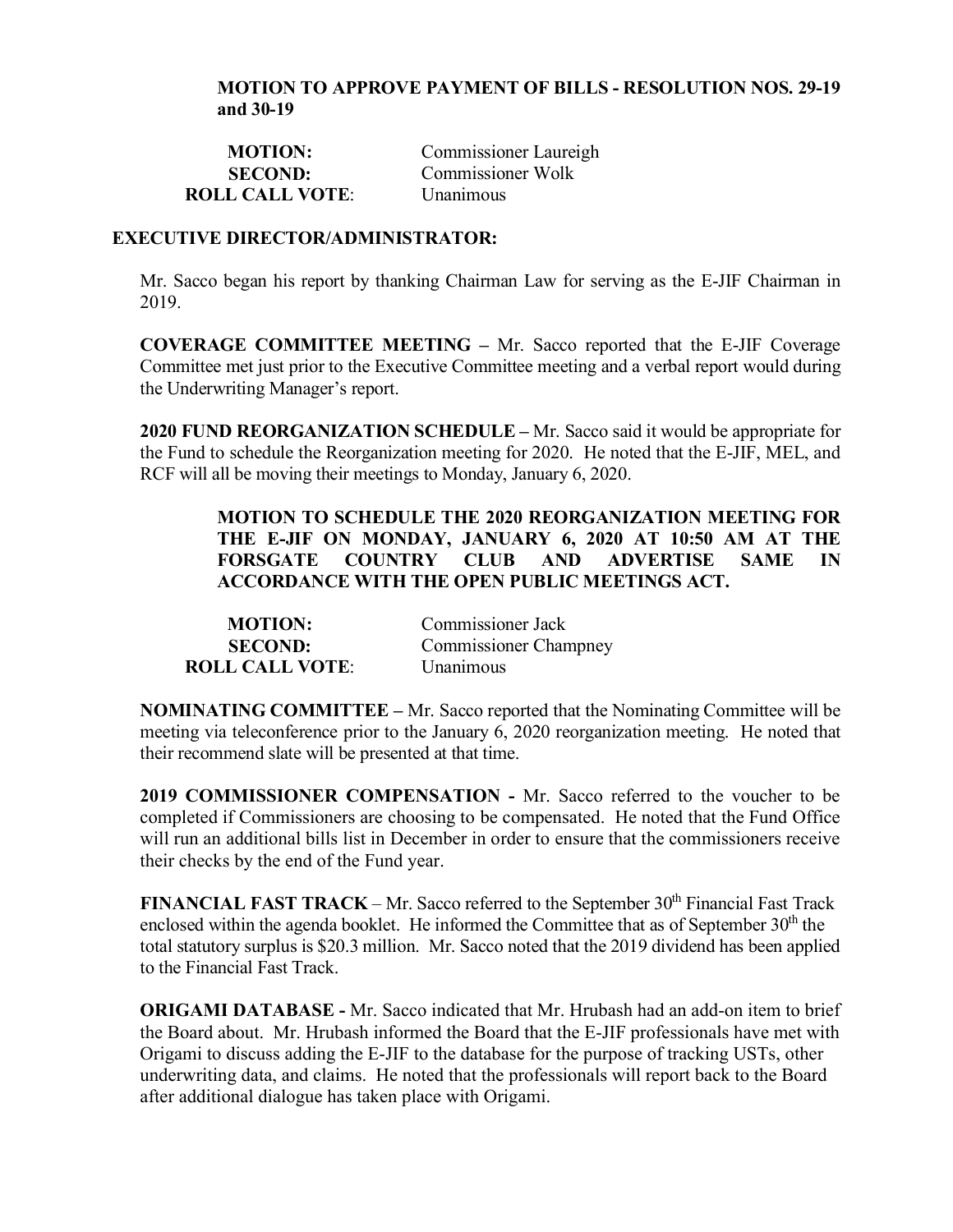# **ATTORNEY:**

Mr. Semrau began by thanking Chairman Law for serving as the E-JIF Chairman as well.

Mr. Semrau reported that in regards to the Newark Bay claim recovery effort, he believes the E-JIF will receive all of its recovery of funds from the carrier.

Lastly, Mr. Semrau reported that the E-JIF may need to schedule a special meeting during the month of December. He advised that the purpose of the meeting will be to adopt a resolution appointing the E-JIF excess carrier in 2020.

### **UNDERWRITING MANAGERS:**

Mr. Casagrande reported that the EJIF Coverage Committee met just prior to the Executive Committee meeting to discuss PFOA, PFOS & PFNA (K/A PFC Compounds) coverage issues, Mercury Contamination From Rubber-Like Polyurethane Floors, and a Proposed EJIF Bulletin on the Spill Prevention Control and Countermeasures (SPCC)**.** He advised that the Coverage Committee made the following recommendations to the Executive Committee:

- **-** Environmental Engineer conduct an analysis to determine the EJIF's exposure to the PFC issue.
- **-** Environmental Engineer investigate and provide the EJIF with detailed information on the membership's exposure to the mercury contamination issue.
- **-** Environmental Engineer draft an Environmental Bulletin regarding Spill Prevention Control and Countermeasures (SPCC).

### **ENVIRONMENTAL ENGINEERING:**

Mr. Erickson reported that the Coverage Committee did have a discussion regarding PFOAs, which are very common for industrial manufacturers. He noted that his office is tracking what the E-JIF's exposure is. Mr. Erickson added that he is also tracking several lawsuits involving PFOAs in the state to determine ways to do cost recovery.

### **OLD BUSINESS:**

None.

### **NEW BUSINESS:**

None.

### **MEETING OPENED TO PUBLIC FOR COMMENT:**

None.

### **PUBLIC COMMENT PORTION OF THE MEETING CLOSED**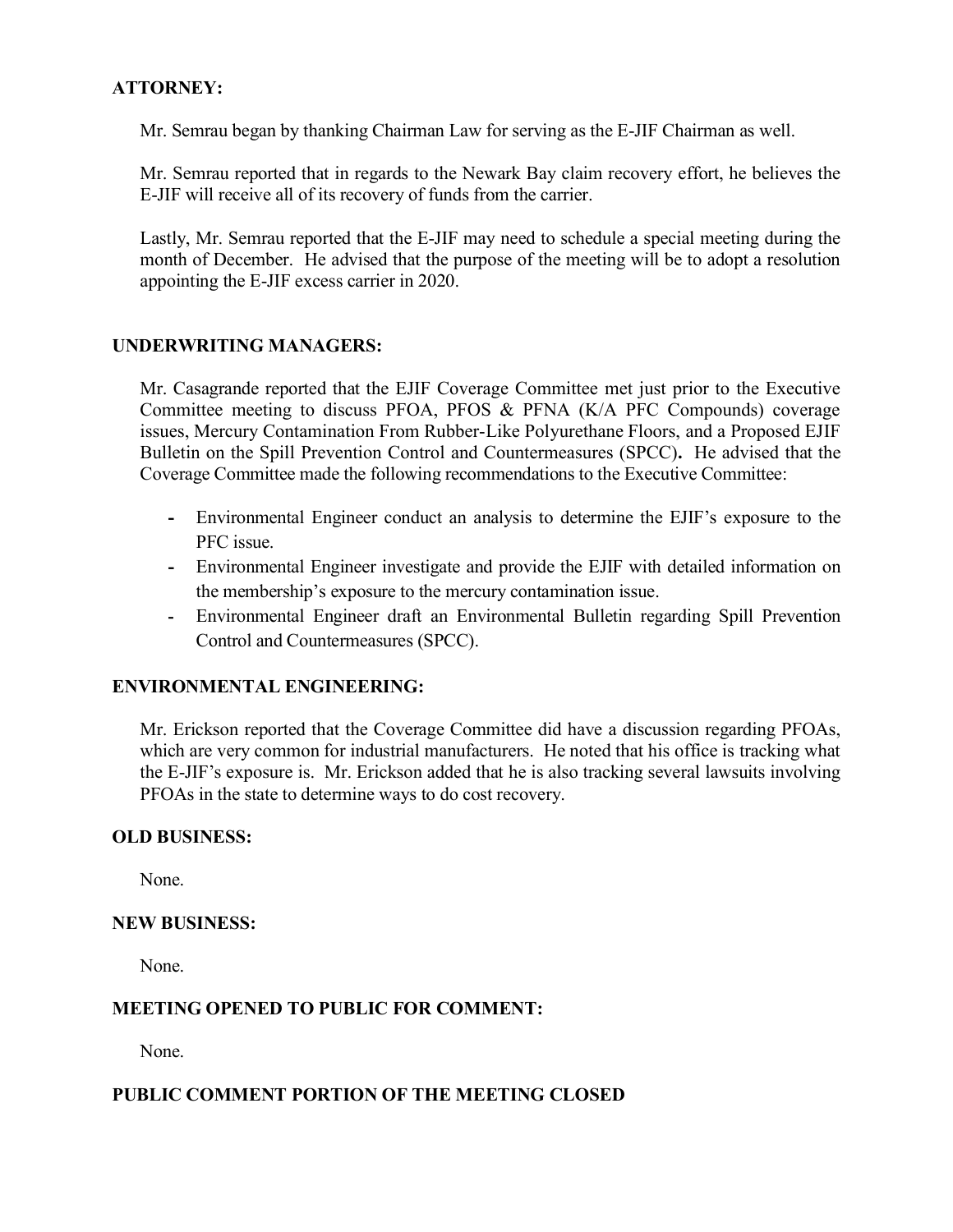# **CLAIMS ADMINISTRATOR:**

Mr. King advised that he did not have any claims to report on for the meeting and wished everyone a Happy Thanksgiving.

# **MOTION TO ADJOURN MEETING**

| <b>MOTION:</b> | <b>Commissioner Guarino</b> |
|----------------|-----------------------------|
| <b>SECOND:</b> | <b>Commissioner Nolan</b>   |
| <b>VOTE</b>    | <i>Unanimous</i>            |

Meeting Adjourned: 12:12 PM

*Next Meeting*: **January 2020 Forsgate CC Jamesburg, NJ**

*Respectfully submitted,*

Prepared by Jason D. Thorpe, Assistant Secretary

 $\mathcal{L}_\text{max}$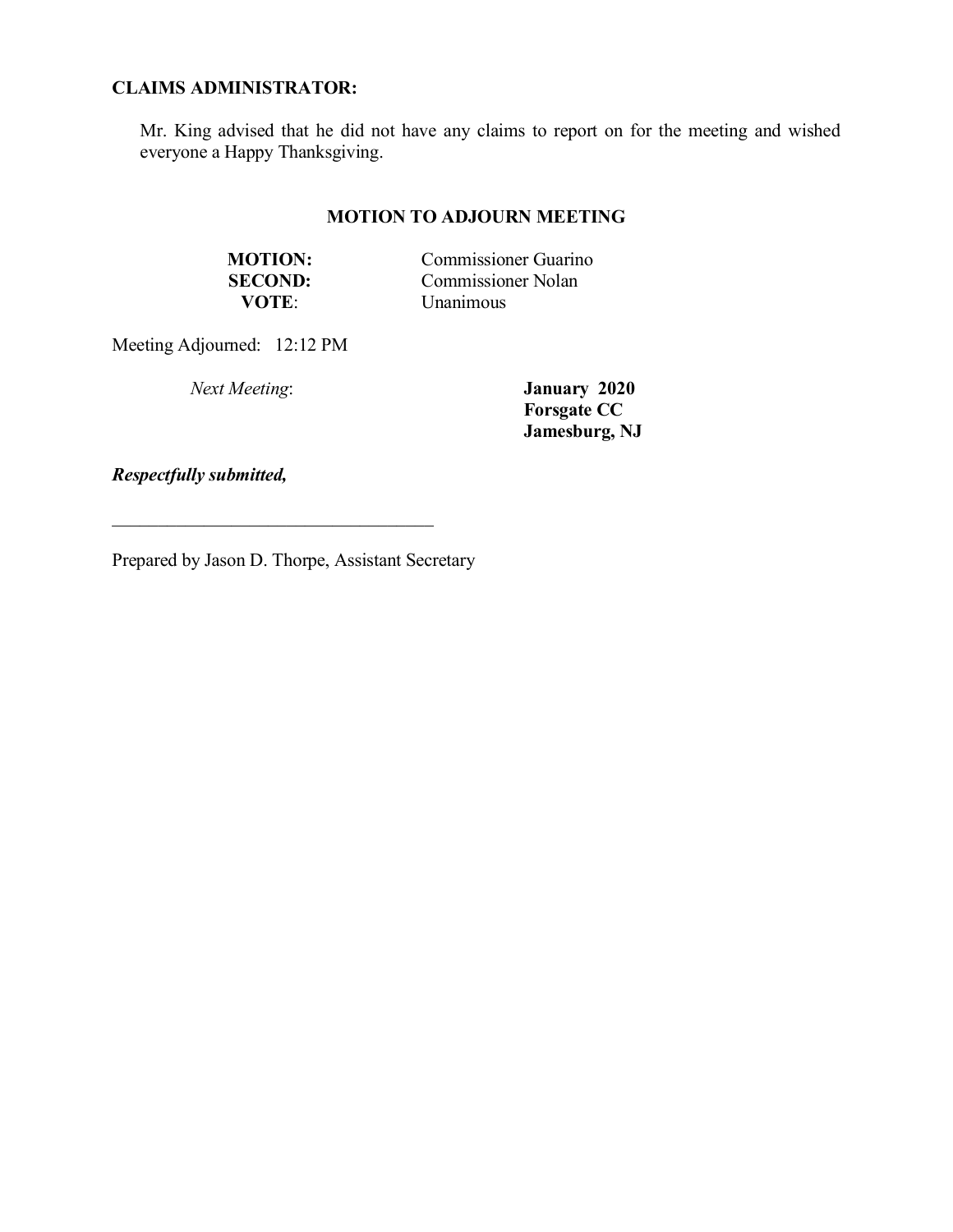# NEW JERSEY MUNICIPAL ENVIRONMENTAL RISK MANAGEMENT FUND **BILLS LIST**

#### Resolution No. \_29-19\_\_\_\_

 $m \overline{n}$  in the said

**NOVEMBER 2019** 

WHEREAS, the Treasurer has certified that funding is available to pay the following bills:

BE IT RESOLVED that the New Jersey Municipal Environmental Risk Management Fund's Executive Board, hereby authorizes the Fund treasurer to issue warrants in payment of the following claims; and

FURTHER, that this authorization shall be made a permanent part of the records of the Fund.

| <b>FUND YEAR 2019</b><br><b>Check Number</b> | Vendor Name                    | Comment                               | <b>Invoice Amount</b>  |
|----------------------------------------------|--------------------------------|---------------------------------------|------------------------|
| 001409                                       |                                |                                       |                        |
| 001409                                       | PERMA RISK MANAGEMENT SERVICES | POSTAGE 10/19                         | 5.65                   |
| 001409                                       | PERMA RISK MANAGEMENT SERVICES | <b>EXECUTIVE DIRECTOR 11/19</b>       | 25,363.74<br>25,369.39 |
| 001410                                       |                                |                                       |                        |
| 001410                                       | AON RISK CONSULTANTS, INC.     | <b>ACTUARY FEE - 3RD INSTALL 2019</b> | 15,625.00<br>15,625.00 |
| 001411                                       |                                |                                       |                        |
| 001411                                       | <b>CHARLES CUCCIA</b>          | TREASURER FEE 11/19                   | 1,673.08<br>1,673.08   |
| 001412                                       |                                |                                       |                        |
| 001412                                       | DANSKIN INSURANCE AGENCY INC   | UNDERWRITING FEE 11/19                | 20,089.00<br>20,089.00 |
| 001413                                       |                                |                                       |                        |
| 001413                                       | NJ ADVANCE MEDIA               | ACCT#XNJEN0555599 - NOTICE - 10.25.19 | 57.96                  |
| 001413                                       | NJ ADVANCE MEDIA               | ACCT#XNJEN0555599 - MTG - 9.16.19     | 37.20                  |
| 001413                                       | NJ ADVANCE MEDIA               | ACCT#XNJEN0555599 - NOTICE - 10.12.19 | 70.84<br>166.00        |
| 001414                                       |                                |                                       |                        |
| 001414                                       | ALLSTATE INFORMATION MANAGEMNT | ACCT#736 - ARC & STOR - 9.30.19       | 29.39<br>29.39         |
| 001415                                       |                                |                                       |                        |
| 001415                                       | FIRST ENVIRONMENT, INC.        | PROFESSIONAL SERVICES 9/19            | 57,314.37              |
| 001416                                       |                                |                                       | 57,314.37              |
| 001416                                       | THE CANNING GROUP LLC          | QPA SERVICES 10/19                    | 416.67                 |
|                                              |                                |                                       | 416.67                 |
|                                              |                                | <b>Total Payments FY 2019</b>         | 120,682.90             |
|                                              |                                | <b>TOTAL PAYMENTS ALL FUND YEARS</b>  | \$120,682.90           |

Chairperson

Attest:

Dated:

I hereby certify the availability of sufficient unencumbered funds in the proper accounts to fully pay the above claims.

Treasurer